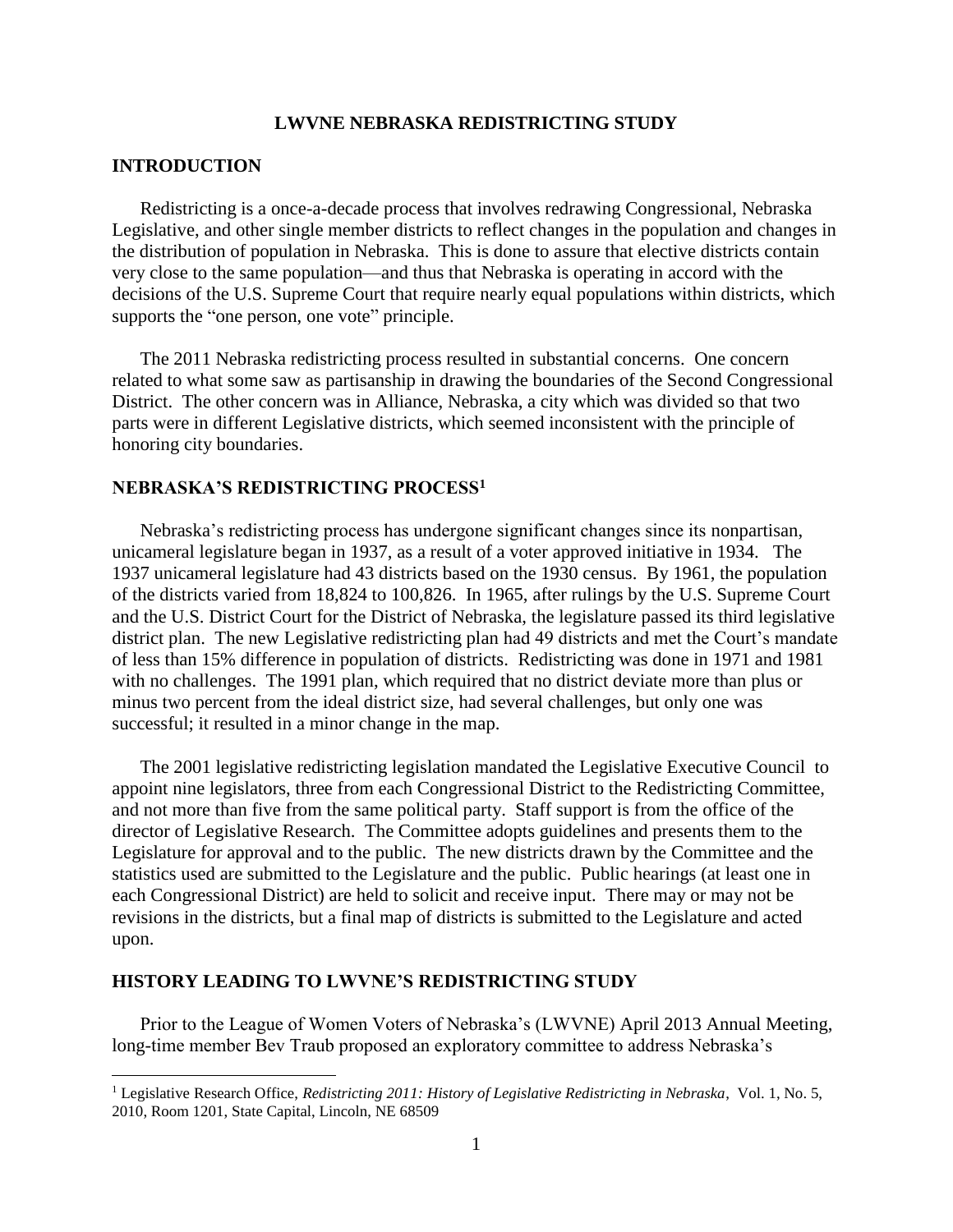redistricting process. The proposal was approved at the Annual Meeting. A committee was charged to take up the question of whether the LWVNE should undertake a study of the Nebraska redistricting policies and processes. The committee was tasked to review five specific resources<sup>2</sup> plus others they might identify. Based on these documents, their own knowledge, and conversations with key people who could share information about redistricting, the committee would make recommendations.

In May 2013, the LWVNE President named four LWV Greater Omaha members to the LWVNE Redistricting Study Exploratory Committee: Rob Moore, Bev Traub, Helen Atwater, and Rebecca Armstrong. Rob Moore was named chair. The committee met four times. It studied the five resources named in the charge, as well as a selection of academic literature gathered through the Academic Search Complete database, an analysis of the transcript from the Nebraska Legislature hearings held on the 2010 redistricting process, and a handbook on redistricting compiled by the Brennan Center for Justice. The exploratory committee followed the LWV protocol of evaluating the issue of redistricting from four perspectives: relevance, timeliness, practicality, and capacity.

# **EXPLORATORY COMMITTEE REPORT**

The LWVNE Redistricting Study Exploratory Committee's report made a number of observations. The following are observations from that report:

- 1. Redistricting is becoming a national issue, and many states are undertaking legislation and/or constitutional amendments to address the issue. This is partly because of the increased hyperpartisanship at national and state levels. The report noted that the 2012 election cycle resulted in a strange situation in which House Democratic candidates won 50.5% of votes nationwide but only won 46% of the seats in the House of Representatives. The report observed that many commentators have pinned this gap on a redistricting process controlled at the state level, frequently by partisan state legislators.
- 2. Nebraska's redistricting system is controlled completely by *elected legislators*. The state legislature's Executive Council appoints a redistricting committee of legislators that has authority to craft the district maps. Once approved by the unicameral, these new district maps are used for the next 10 years.
- 3. The report identifies two other states, Iowa and California, that have adopted other policies and processes that differ significantly from Nebraska's.

 $\overline{a}$ 

<sup>&</sup>lt;sup>2</sup> Shining a Light: Redistricting Lessons Learned in 2011, LWVUS Education Fund white paper, January 2012. *Redistricting 2011: History of Legislative Redistricting in Nebraska,* Legislative Research Office, State Capitol, Lincoln.

Survey other League activity in U.S.

Various newspaper articles.

Speech by Deputy Secretary of State for Elections Neal Erickson, "Census, Redistricting, Election Administration: How These Three Parts Work Together," Speech to be given at LWVGO Annual Meeting on April 27, 2013.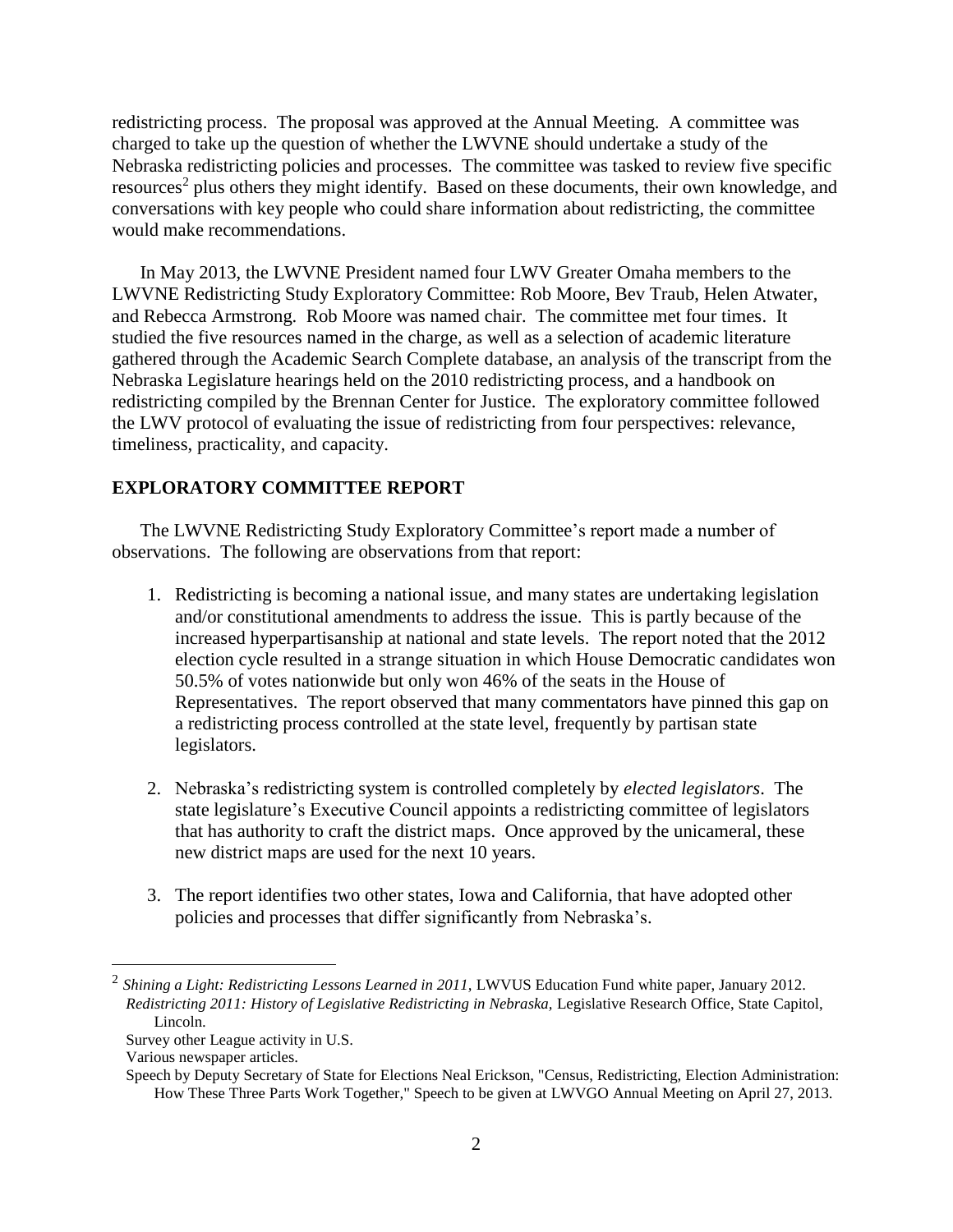- a. The Iowa system has been upheld as a national model for best practices in state redistricting processes.
- b. California chose an independent, nonpartisan commission, which "has shown some statistical progress in achieving many of the benchmarks that are commonly agreed upon to make up a fair redistricting system." The reported noted that this system has had some "disappointing results in promoting competitiveness in elections" but "positive results in promoting compact districts and preserving communities of interest within the district scheme…"
- 4. The Redistricting Study Exploratory Committee report said "a study is warranted if the resources exist to undertake the study itself. Further interest in reform may be spurred by the study, but even without actual reform, this is the sort of issue for which the League is well-suited. The LWVNE's unique role as a prominent non-partisan good government group in Nebraska suits the organization to undertake this study." The report also said, "The LWVNE is the premiere organization for good government and democratic principles in the state of Nebraska. No other organization in the state has the reputation for unbiased and deliberate position formulation in the field of good government… Redistricting…is quickly becoming one of the most important issues in voter rights nationally. If the LWVNE does not take the lead on this issue, it is unlikely anyone else in the state will. While redistricting has flared partisan tempers recently in Nebraska, that does not make it an inherently partisan issue. To undertake a study concerning Nebraska's redistricting system falls strictly within LWVNE's mission 'of encourag[ing] informed and active participation in government' and 'work[ing] to increase understanding of major public policy issues.' In addition, LWVNE's unique role as a grassroots, nonpartisan, good government organization puts it in a position to achieve high visibility for its position on redistricting in the state."

The report of the Redistricting Study Exploratory Committee was completed on October 12, 2013 and submitted to the LWVNE board of directors. The issue of whether to conduct a study of redistricting in the State of Nebraska was placed on the agenda of the LWVNE 2014 Annual Meeting. The decision was a strong vote in support of undertaking such a study. The new LWVNE president, Sherry Miller of Lincoln, sought members for the Redistricting Committee. Ten members volunteered to serve on the committee: John Else (Omaha), Belva Junker (Hastings), Pris Lawin (Seward), Sherry Miller (Lincoln) Rob Moore (Omaha), Janet Price (Lincoln), Judy Reimer (Hastings), Barbara Rennard (Omaha), Bev Traub (Omaha), Barbara Tripp (Omaha). Sherry Miller agreed to serve as chair.

#### **THE NEBRASKA REDISTRICTING STUDY**

The LWVNE Redistricting Study Committee analyzed the status of the redistricting issue nationally. It found that the basic issue is gerrymandering of districts—by whichever party controls the state legislature—to increase the likelihood of maintaining or increasing the number of seats won by that party. Instead of the voters choosing their legislators, gerrymandering means that legislators choose their voters—by the shape of the districts and demographics of voters they put into their district maps. It also found that, while much of the current discontent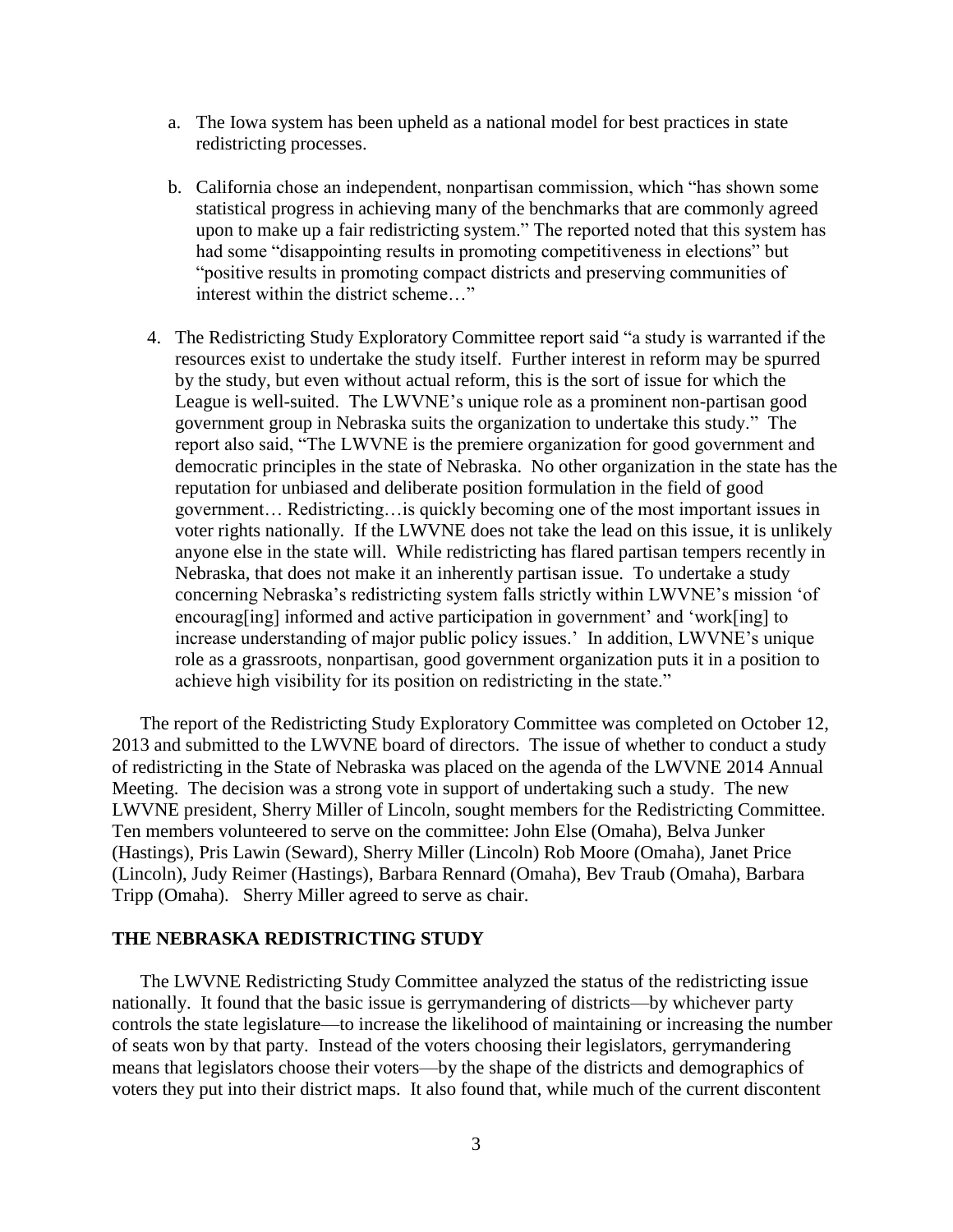relates to states in which Republicans control the legislatures, there is sufficient evidence that the same bias in redistricting has occurred blatantly in states where the Democrats control the legislatures.

The Committee analyzed redistricting constitutional amendments, laws, and processes in several states where redistricting has received significant national attention. It found a wide range of strategies. The four states whose processes are summarized below represent the major differences in redistricting strategies found among the states studied. The main differences were in the roles of the legislature:

- 1. California, where the legislature is almost entirely excluded from the process. The Bureau of State Audits (BSA) recruits candidates (non-officials) widely, receives applications, and selects 20 potential members for the California Citizens Redistricting Commission. The four Republican and Democratic leaders in the state Senate and House are each permitted to strike two persons from the list. The Commission is then selected from the remaining names. That Commission draws the maps, conducts hearings, makes any revisions it decides upon, and produces the final map that serves the state for the next 10 years.
- 2. Arizona, where the legislature has responsibility for the appointment of four of the five members (non-officials) of the commission (2 Republicans, 2 Democrats). Those four select a fifth nonpartisan member as the chair. That Commission draws the maps, conducts hearings, makes any revisions it decides upon, and produces the final map that serves the state for the next 10 years.
- 3. Iowa, where the legislature acts on maps drawn by a nonpartisan state agency, the Legislative Service Agency (LSA) and submits them to the legislature and the public. A "Temporary Redistricting Committee" conducts public hearings and prepares and submits a report to the legislature. The legislature votes on the maps, with no amendments. If the Legislature votes "no," the LSA prepares a second map, and there is a second Legislative vote, with no amendments. If the Legislature votes "no" again, the LSA prepares a third map, and there is a third Legislative vote, this time with amendments permitted. If the Legislature votes "no" on the third map, the approval of a map is moved to the Iowa Supreme Court.
- 4. Florida, where the legislature retains responsibility for creating and approving the maps, based on criteria established by amendments to the Florida Constitutional passed in 2010. The amendments were in the form of an initiative petition approved by over 60 percent of the voters.

## **REDISTRICTING CRITERIA**

All the redistricting processes involve sets of criteria, most of which are composed of similar items. The following represents the criteria of almost all of the states. Though they differ in what is actually stated, almost all in reality have all the criteria.

• Comply with the U.S. Constitution and the Voting Rights Act (federal mandate)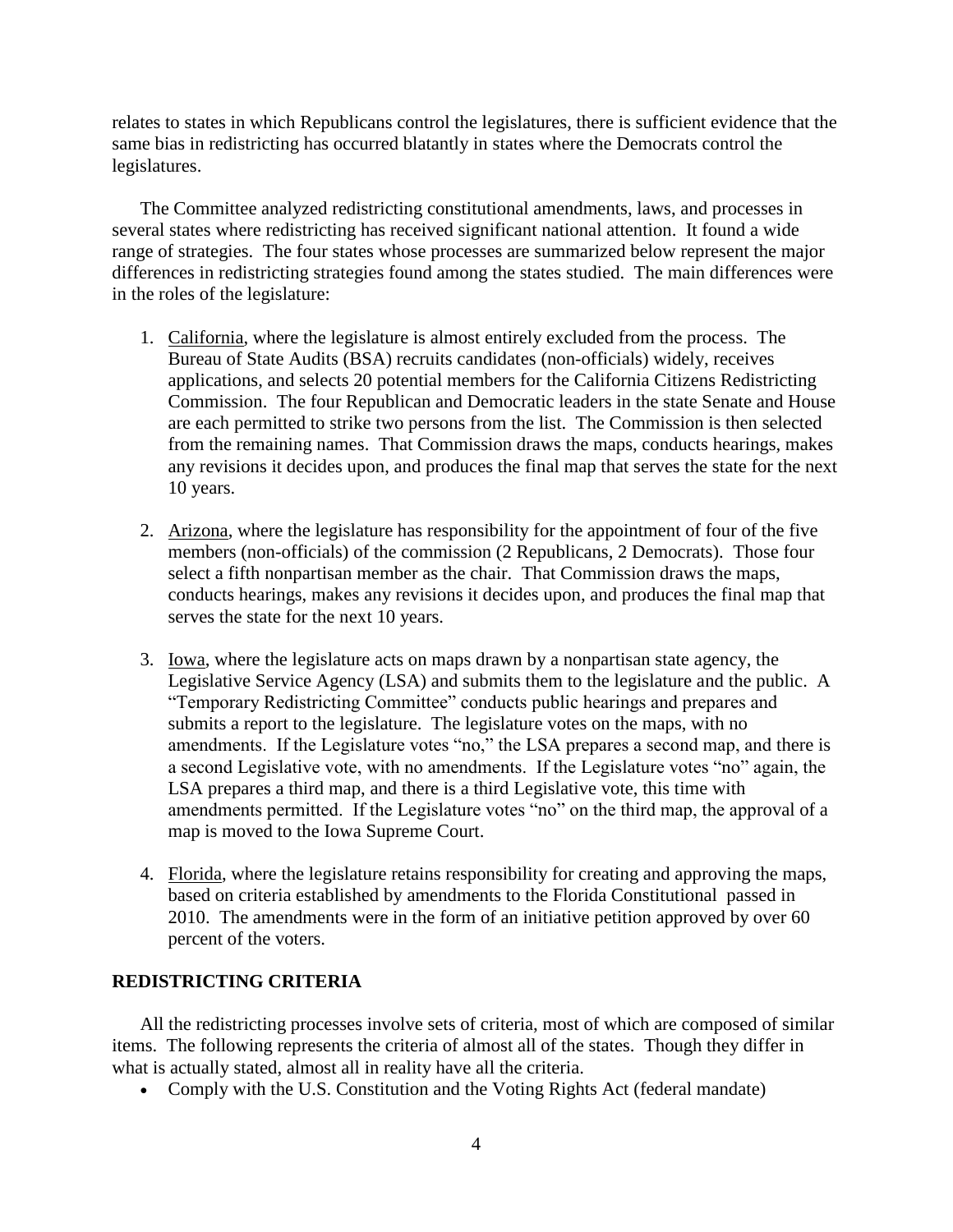- Equal population (federal mandate)
- Compact and contiguous
- Respect of communities of interest
- Where possible, district lines shall follow permanent and easily recognized features, such as toll ways, expressways, highways, streets, rivers, and clear geographical features, and when practical, shall coincide with census tract boundaries
- Maintain, as much as feasible, city, town  $\&$  county boundaries,  $\&$  undivided census tracts
- Create competitive districts with no significant detriment to other goals.
- Ignore incumbent officials addresses
- Cannot intentionally favor or disfavor a political party, incumbent, or candidate
- No city block shall be subdivided, since a city block is the smallest parcel for which census data are available

States also follow the principle that every State Senate District is divided into two State House Districts, but that principle does not apply to Nebraska, since it has a unicameral legislature.

Since the redistricting process ignores addresses of incumbents, the plans often result in incumbents living outside their new districts and sometimes two incumbents living in the same new district. The redistricting laws of each state clarify how the new elections are handled. The important points are (1) that including addresses of incumbents in the redistricting process makes it virtually impossible to draw district lines in accordance with the criteria, and (2) even if the state Constitution prescribes four year terms, that provision contradicts the U.S. Constitution's prescription of equal size districts, so the state must abide by the U.S. Constitution.

# **FOUR STATE MODELS**

## **1. California<sup>3</sup>**

California's electorate, via referenda in 2008 and 2010, voted for constitutional amendments that established the California Citizens Redistricting Commission, an independent body of 14 citizens (5 registered with the largest political party, 5 registered with the second largest political party, and 4 who are not registered with either of the two largest parties). In 2011, the Bureau of State Audits (BSA) conducted a broad recruitment campaign and received over 30,000 applications.

The criteria for application for membership on the Commission were very stringent. Candidates must have been registered with the same political party for at least 5 years. For 10 years prior to applying, applicants cannot have been appointed to, elected to, or candidate for federal or state office. Neither can they have served as an officer, employee, or consultant for a political party or campaign committee; nor have been a registered lobbyist. They also cannot have contributed \$2,000 or more to a candidate for public office. They must agree that they shall be ineligible to hold elective public office at the federal, state, county, or city level for a period of 10 years from appointment and shall be ineligible to hold appointive

 $\overline{a}$ 

<sup>3</sup> Belva Junker, email attachment, (date)

Raphael J. Sonenshein, *Executive Summary, When the People Draw the Lines: An Examination of the California Citizens Redistricting Commission*, League of Women Voters of California, 2012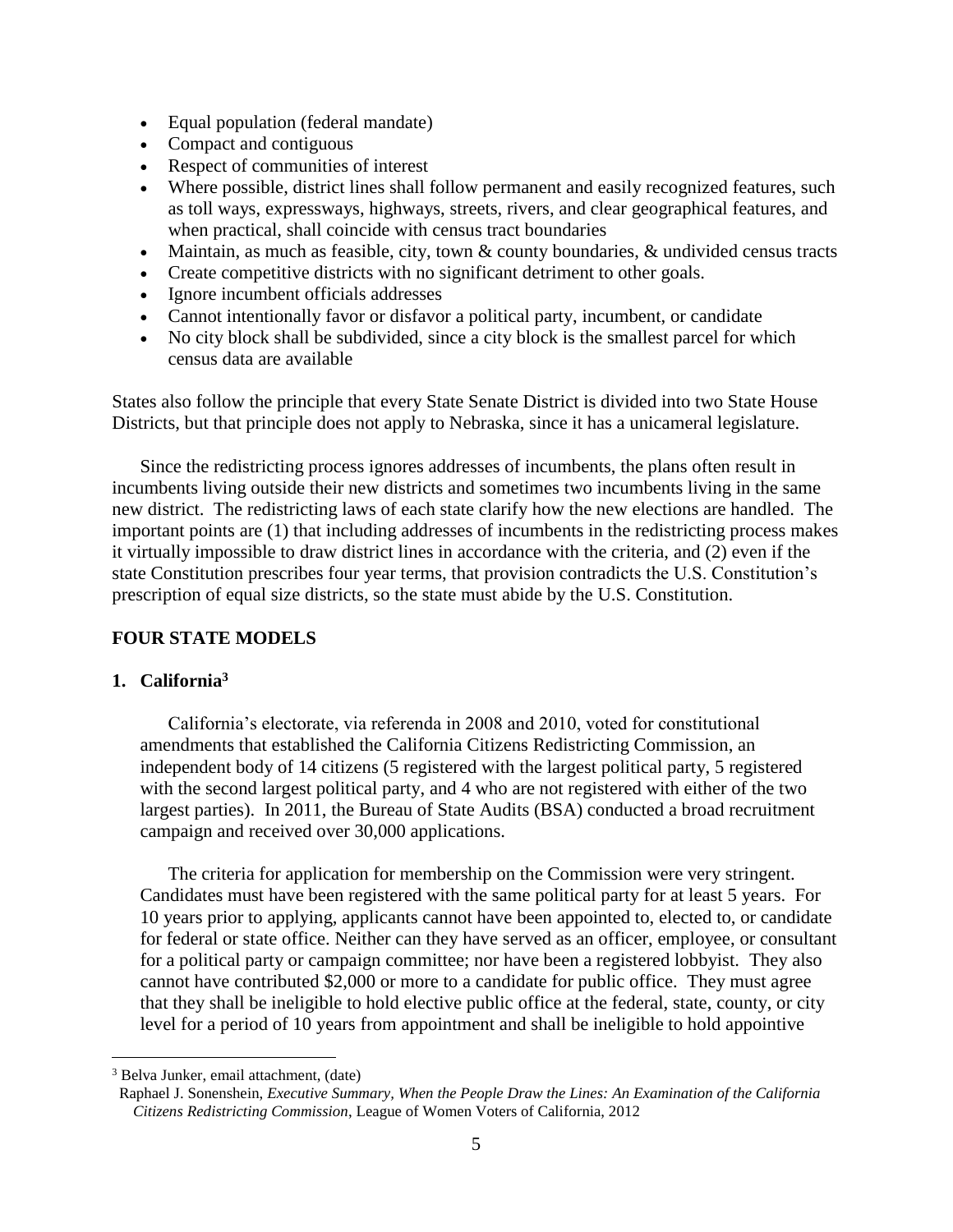federal, state, or local public office or serve as paid staff for the Legislature or to register as a lobbyist for a period of five years from appointment.

The BSA established an Applicant Review Panel, consisting of 3 qualified independent auditors, to screen applicants. The BSA removed individuals with conflicts of interest, then publicized the names in the applicant pool and provided copies of their applications to the Applicant Review Panel. That panel then selected 60 of the most qualified applicants--20 from the largest political party, 20 from the second largest political party, and 20 from individuals not registered with either of the two largest political parties. The Applicant Review Panel presented this pool of recommended applicants to the Secretary of the Senate, and the Chief Clerk of the Assembly.

The President pro Tempore of the Senate, the Minority Floor Leader of the Senate, the Speaker of the Assembly, and the Minority Floor Leader of the Assembly are each allowed strike up to two applicants from each sub-pool of 20. After all legislative leaders have exercised their strikes, the Secretary of the Senate and the Chief Clerk of the Assembly jointly presented the pool of remaining names to the BSA.

BSA then randomly drew eight names from the remaining pool of applicants—3 from the largest political party, 3 from the second largest political party, and 2 from the remaining sub pool. These 8 individuals became the core members of the Citizen's Redistricting Commission. The 8 appointees were chosen to ensure ethnic, geographic, and gender diversity. The remaining 6 Commission members were selected by those 8 Commissioners, with the intent to maintain or improve diversity.

The Commission held public meetings and sought and obtained massive amounts of public input in the form of testimony at hearings, emails, draft maps, and other communication, and revised the maps/districts. It completed its work of drawing the final districts and issued the final map of the new districts that will serve for the next 10 years by the mandated date of August 15, 2011. The Commission received positive votes for its final maps from all 3 required groups of Commissioners, and they survived legal challenges in state and federal courts with no adverse judicial decision.

Public responses to the Commission were very positive. It received a 100% score on transparency. It received generally positive results in achieving the goals of the amendments, respecting communities of interest, meeting accepted standards for addressing the Voting Rights Act, and following accepted mapping techniques and processes.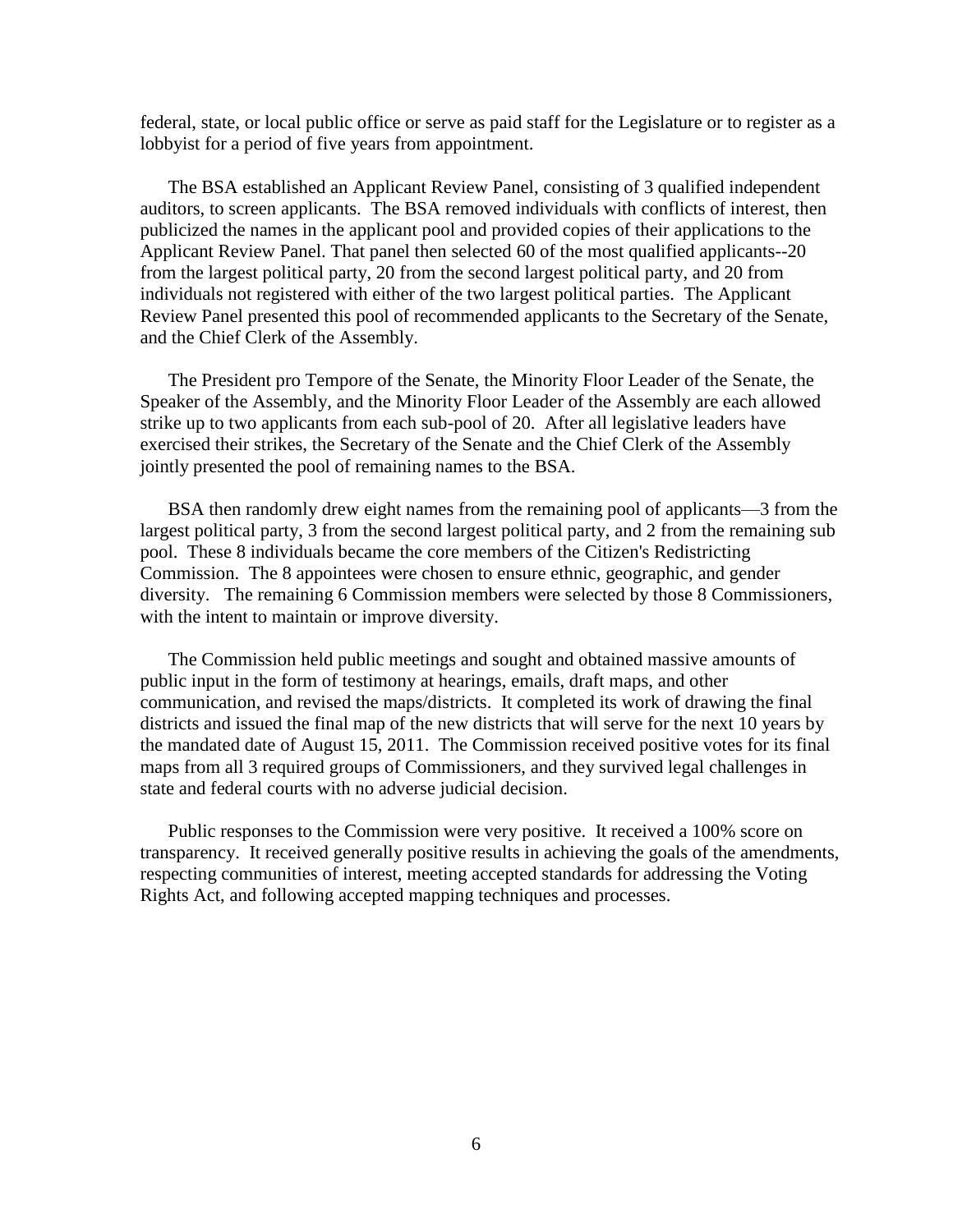# **2. Arizona<sup>4</sup>**

Historically, Arizona's legislature was responsible for redistricting. However, in 2000, Arizona passed proposition 106, a citizen initiative that amended the Arizona Constitution by delegating power to draw congressional and legislative boundaries to a bipartisan and independent commission. The Arizona Independent Redistricting Commission (AIRC) passed by popular vote 56.1% to 43.9%. The five-member Redistricting Commission acts independently of the State Legislature.

The commission is composed of 2 Democrats, 2 Republicans and 1 Independent chair. This selection thus assures there are no more than 2 members from the same political party. To be eligible to be on the list of candidates for the Commission, the person cannot have held office in the previous 3 years, and cannot have switched parties during the previous 3 years. Furthermore, no more than 2 of the first 4 members can be from the same county.

That Appellate Court Screening Panel is charged with selecting 20 Republican candidates, 20 Democratic candidates, and 10 Independent candidates. The list of 20 Republican candidates is given to the Republican leaders in the Arizona Senate and House, each of whom selects one AIRC member from the list. The list of 20 Democratic candidates is given to the Democratic leaders in the Arizona Senate and House, each of whom selects one AIRC member from the list. The list of Independent candidates is given to the four appointed AIRC members, who select the AIRC chair from that list.

The Commission held extensive public hearing around the state to obtain input on the districts before creating the map based on the Constitutional rules. Once the map was prepared, it held another series of 26 meetings to gather feedback on the map. On December 20th, the Commission adopted a tentative Congressional map and this draft was sent to the Department of Justice in January 2012. The Congressional district map was approved by the Department of Justice on April 4, 2012. The Commission also adopted a Legislative districts map which was sent to the Department of Justice at the end of February 2012. The Legislative districts map was approved by the Department of Justice on April 27, 2012.

Since its inception in 2001, this new system for redistricting has been mired in conflicts, resulting in numerous lawsuits. The conflicts were greater related to the 2011 process. The governor can remove a member for neglect of duty or misconduct, but otherwise, political control is nonexistent. On November 1, 2011, the Republican Governor (R) officially impeached Independent Redistricting Chair Colleen Mathis, the lone independent on the five-member commission, for violating the Open Meetings law. The [Arizona State Senate'](http://ballotpedia.org/Arizona_State_Senate)s 21-6 vote in favor of Brewer's decision essentially meant that the Governor fired Mathis from the Commission. On November 17, 2011, the [Arizona Supreme Court](http://judgepedia.org/Arizona_Supreme_Court) overruled the [Governor](http://ballotpedia.org/Governor_of_Arizona) (R) and reinstated

 $\overline{a}$ 

<sup>4</sup> BALLOTPEDIA, Arizona on POLICYPEDIA, [http://ballotpedia.org/Redistricting\\_in\\_Arizona,](http://ballotpedia.org/Redistricting_in_Arizona) February 12, 2015 League of Women Voters of Arizona, Arizona Redistricting, [http://www.lwvaz.org/Independent\\_Redistricting.html,](http://www.lwvaz.org/Independent_Redistricting.html) February 12, 2015.

Wikipedia, Redistricting in Arizona,

[http://www.ask.com/wiki/Redistricting\\_in\\_Arizona?o=2800&qsrc=999&ad=doubleDown&an=apn&ap=ask.com,](http://www.ask.com/wiki/Redistricting_in_Arizona?o=2800&qsrc=999&ad=doubleDown&an=apn&ap=ask.com) February 12, 2015.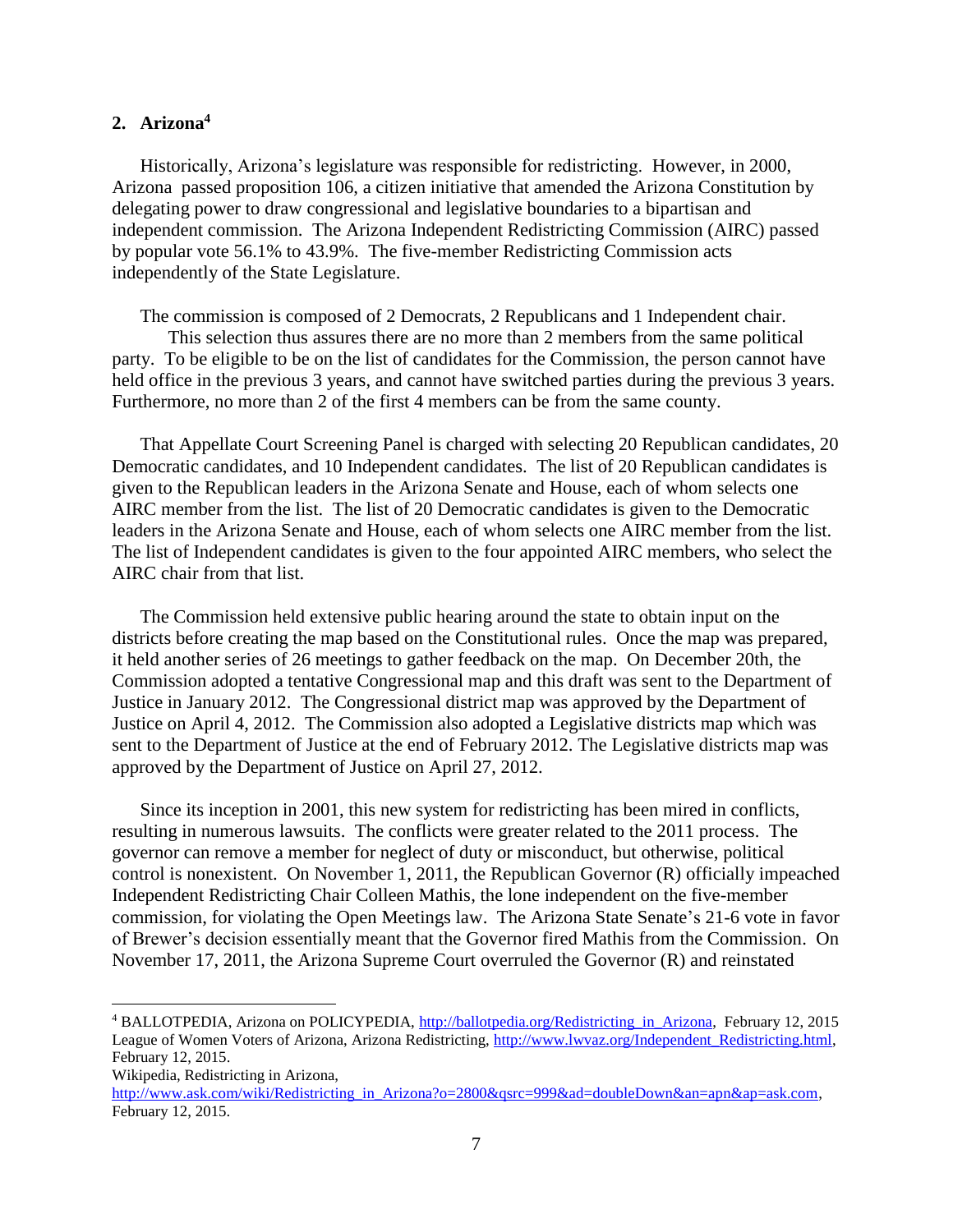Mathis to the commission. The court held that the Governor failed to show that Mathis had engaged in any conduct to provide grounds for removal.

On April 28, two lawsuits were filed against the IRC. One filed in state court challenged the map of nine U.S. House districts and the other lawsuit challenged the Legislative districts. On June 7, 2012, the Republican-controlled legislature filed a lawsuit in U.S. District Court that challenged the existence of AIRC. The plaintiff lawyers argued, on August 22, 2012, that the voter approved law, which allows a Commission rather than the Legislature to draw congressional districts, violates the U.S. Constitution, which says that the "times, places and manner" of electing members of congress "shall be prescribed in each state by the Legislature thereof"—and therefore does not allow redistricting of a state by any official body not controlled by the Arizona Legislature. The case was heard on March 22, 2013, by a three judge panel in U.S. District Court. Both parties filed closing briefs by April 9th. The court case Harris (et al) v AZ Independent Redistricting Commission was heard on March 22, 2013, by a three judge panel in U.S. District court. The final arguments wrapped up on March 30, 2013. Both parties filed closing briefs by April 9, 2013.

On February 21, 2014, the three judge panel ruled, in a split decision, that the AIRC can be the redistricting organization for Arizona, holding that the use of the term "legislature" in the Elections Clause should be read to refer to the entirety of a state's legislative process, including ballot initiatives passed by the voters. The case was appealed to the U.S. Supreme Court, which agreed in October 2014 to hear the case. Arguments are expected in early 2015.

## **3. Iowa<sup>5</sup>**

 $\overline{a}$ 

The U.S. Supreme Court decided in 1962 that redistricting plans could be brought to and resolved in court. In 1964, the U.S. Supreme Court decided that all redistricting plans must be based on population and be as nearly equal as possible. The Iowa Constitution was amended in 1968 to fulfill the requirement that districts be drawn based on population and to approve the timeline (September 1) for establishing Senate and Representative districts. If the General Assembly fails to pass a redistricting law by September 15, the Iowa Supreme Court establishes Legislative districts based on Constitutional requirements.

The 1971 redistricting plan was struck down by the Iowa Supreme Court because the plan established too wide a variation in population from the ideal population (13% for Senate and 14% for House). The Court adopted its own redistricting plan, which had an overall variance .0005% for Senate and .0009% for House.

During the 1980 Iowa Legislative session, a new law established the statutory process for drawing Legislative and Congressional districts beginning in 1981. The Legislative Services Agency (LSA), a nonpartisan bill drafting agency of the General Assembly, was given primary responsibility for drawing the Legislative and Congressional districts, subject to Legislative and gubernatorial approval. Also, a set of criteria is presented in the Iowa Code. One of these defined criteria is disregard of the addresses of incumbent legislators.

<sup>5</sup> Ed Cook, *Legislative Guide to Redistricting in Iowa*, Legislative Services Agency, State of Iowa, 2007. Telephone Interviews with Ed Cook, Legal Counsel, Legislative Service Agency, State of Iowa.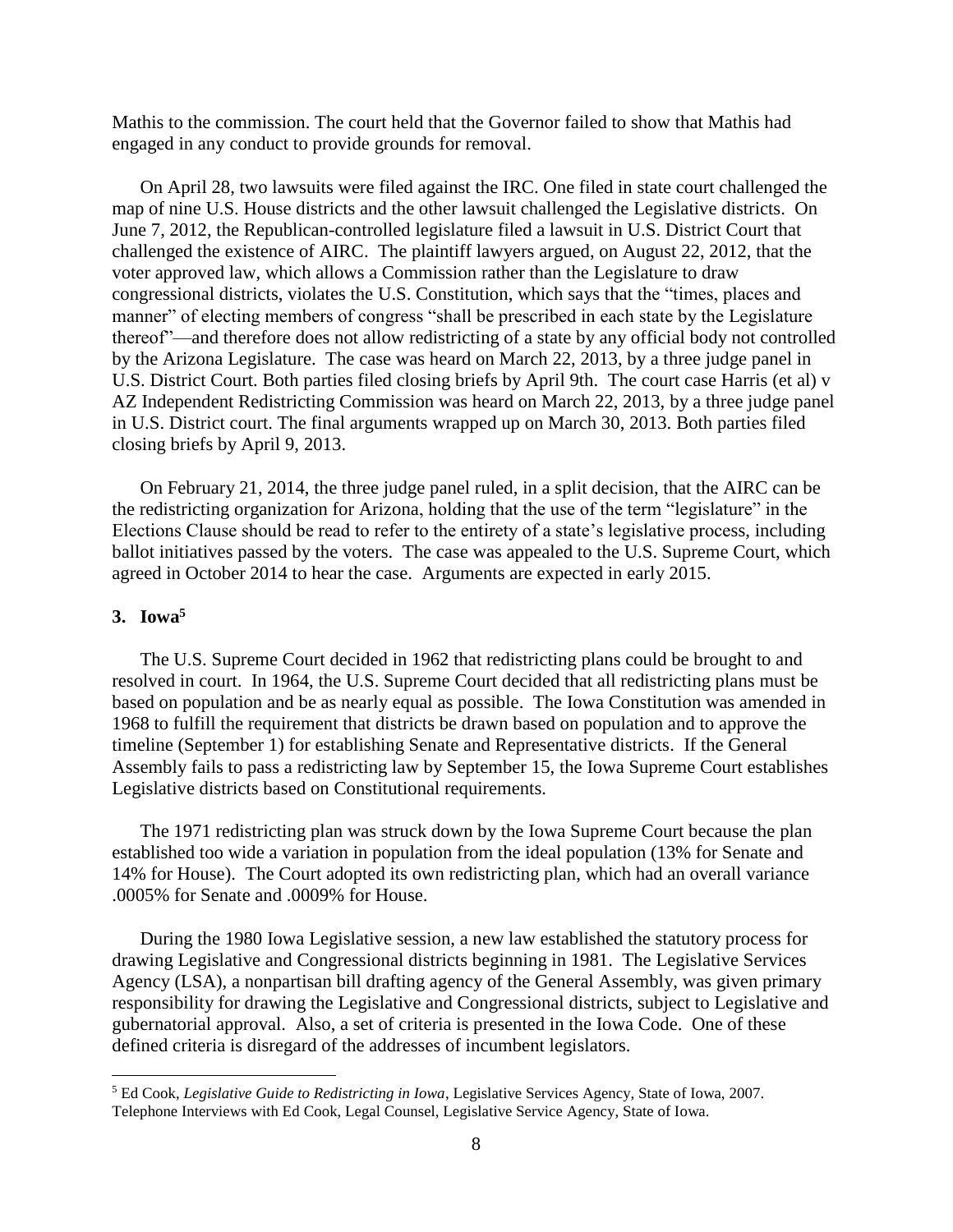LSA must deliver the first proposed plan to the General Assembly by April 1 of each year ending in one. Public meetings on the proposed districts are conducted by the nonpartisan "Temporary Redistricting Commission," which then prepares and submits to the Legislature a report on the public meetings within 14 days after LSA submitted the plan to the General Assembly. Then the Legislature votes for or against the map with only corrective amendments allowed.

If the Iowa Legislature votes "no" on the first plan, the LSA prepares a second map taking into consideration concerns raised in the Legislature and submits it to the Legislature within 35 days after the first plan was disapproved for a vote without amendments. If the Legislature again votes "no", the LSA prepares a third map and submits it to the Legislature within 35 days after the second plan was disapproved; this time amendments are allowed before the vote. If the Legislature accepts the map, this plan contains the new districts. If the Legislature votes "no" a third time, the Iowa Supreme Court is empowered to create and adopt a redistricting map, and when it accepts the map, it contains the new districts.

The "Temporary Redistricting Commission" consists of four members selected by the respective majority and minority floor leaders by the Senate and House by the end of each year ending in zero. By February 15, those four must select the fifth Commissioner, who shall also serve as chair. The Commissioners must be registered voters in Iowa, but none shall hold a partisan political office or a political party office nor be related to or employed by a member of the U.S. Congress nor the Iowa General Assembly, nor be employed by the Congress or Iowa General Assembly. The Commission has two tasks: (1) to provide advice and guidance to the LSA on any matters not clear in the Iowa Constitution and Code when it makes a specific request in writing, and (2) to conduct hearings around the state and submit a report on the hearings to the Legislature.

The results of the 1980 redistricting law have been amazing. None of the plans have been challenged in court. In 1981, the third plan submitted by the LSA was passed into law without amendment. In 1991 and again in 2011, the first plan submitted became law. In 2001 the second plan was enacted into law.

## **4. Florida<sup>6</sup>**

 $\overline{a}$ 

For decades Florida politicians drew legislative and Congressional districts to protect themselves or advance the interests of their political parties. In 2010, a bipartisan coalition of Florida individuals and organizations created a new organization, called FairDistricts Now, which proposed two Constitutional Amendments to be on the statewide November ballot.

<sup>6</sup> Redistricting in Florida, Florida on POLICYPEDIA, BALLOTPEDIA, February 12, 2015. Aaron Deslatte, "Judge rules Florida congressional map violate Fair District standards," July 10, 2014, [www.orlandosentinel.com/news/politics/political-pulse/os](http://www.orlandosentinel.com/news/politics/political-pulse/os) Fair District Now website:<https://www.fairdistrictsnow.org/home/>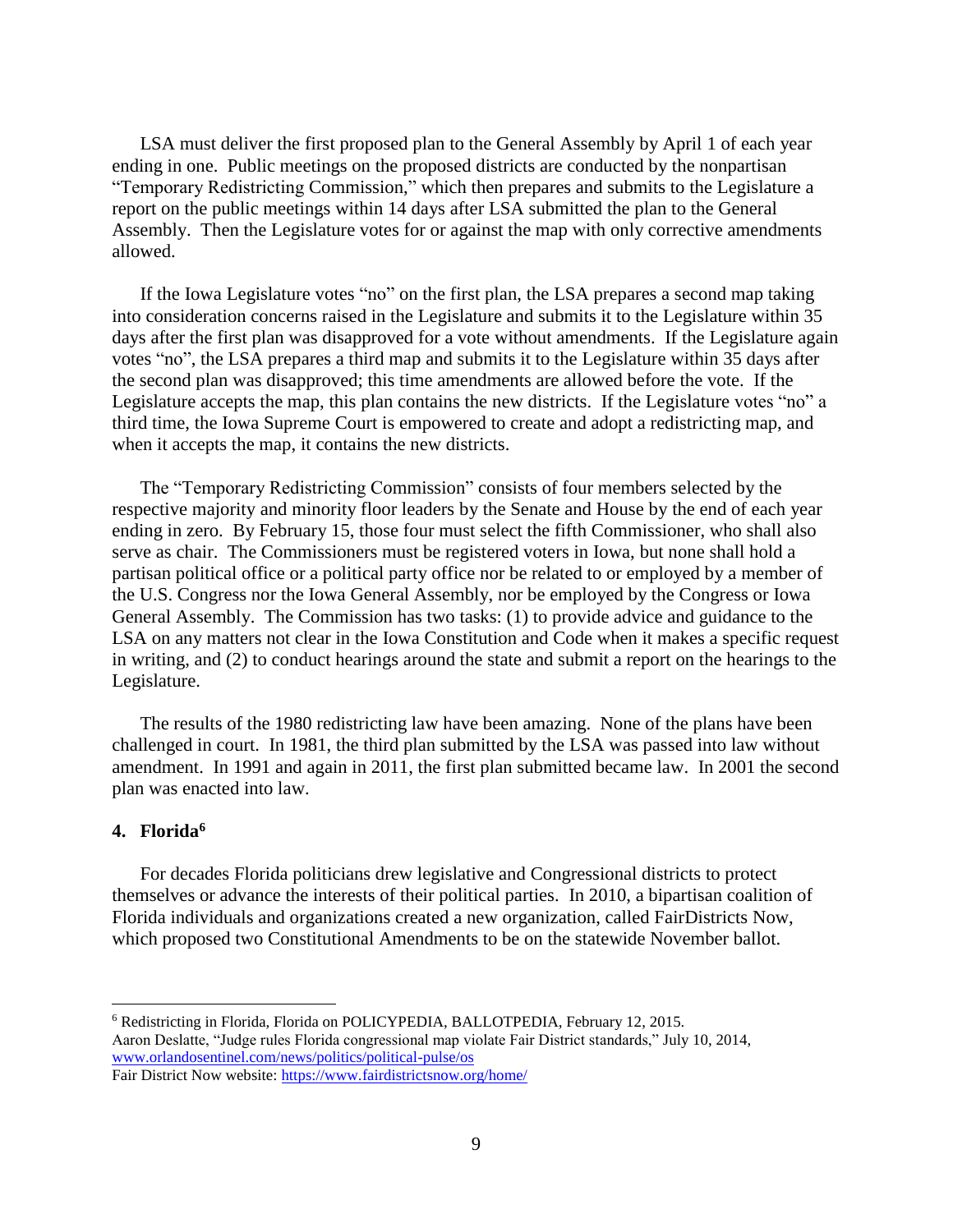The Amendments mandated that the Legislature draw maps every 10 years in accordance with the principles in the Amendment. If the Legislature fails to draw new districts, the Governor shall call it back into a 30 day session for that specific task. If the Legislature fails to draw new districts, the Florida Supreme Court is mandated to draw districts. If the Legislature draws new districts, they are submitted to the Florida Supreme Court within 15 days for review of the validity of the apportionment.

If the Court decides the apportionment is not valid, the governor must reconvene the Legislature within five days for a 15 days session to develop another plan. Once that is passed, it is again reviewed for validity by the Florida Supreme Court. If it is found to be invalid, the Court is mandated to draw districts.

The standards included in the Amendments were:

- prohibition of the intent to favor or disfavor a political party
- prohibition against favoring or disfavoring an incumbent
- prohibition against abridging the equal opportunity of racial or language minorities or to diminish their ability to elect representatives of their choice
- contiguous territory
- as nearly equal in population as is practicable
- compact
- where feasible, utilize existing political and geographical boundaries

The Florida Legislature was so distressed by the Amendments that they proposed an alternative Amendment, intended to confuse the voters. The Fair Districts group took the issue to court and the court voided the Legislature's Amendment. Two representatives—Rep. [Mario](http://ballotpedia.org/Mario_Diaz-Balart)  [Diaz-Balart](http://ballotpedia.org/Mario_Diaz-Balart) and [Rep. Corrine Brown,](http://ballotpedia.org/Corrine_Brown) filed suit against the Amendments in May 2010, but in August 2010 the court dismissed the challenges.

On the November 2, 2010 ballot, Floridians overwhelmingly passed Amendments 5 and 6 the FairDistricts Amendments—with 63% of the vote. The Florida Legislature was once again distressed by the passage of the Amendments. On November 3, 2010, the two representatives named above asked the court to nullify the Amendments. On January 24, 2011, the Florida House of Representatives joined a suit and spent over \$200,000 in taxpayer funds on the case. On [September 9, 2011](http://ballotpedia.org/BC2011#September) a [U.S. District](http://judgepedia.org/United_States_District_Court_for_the_Southern_District_of_Florida) [Judge r](http://judgepedia.org/Ursula_Ungaro)ejected the lawsuit saying she was "unswayed" by the arguments and noted that the amendment was a "valid regulation of the legislative process."

In the meantime, Governor Crist submitted the Amendments to the U.S. Justice Department on December 10, 2010 for their review and hopefully positive "pre-clearance" decision. However, when Governor Scott came into office in early January 2011, he pulled the request for U.S. Justice Department's pre-clearance approval. The FairDistricts coalition filed suit against Scott in early February, but on March 29, the Florida Legislature resubmitted the Amendments, and they were approved on May 31, 2011.

The Florida Senate and House formed committees and undertook the redistricting process. There was considerable contentiousness during the redistricting process. The FairDistricts Now website describes the process of creating the redistricting maps: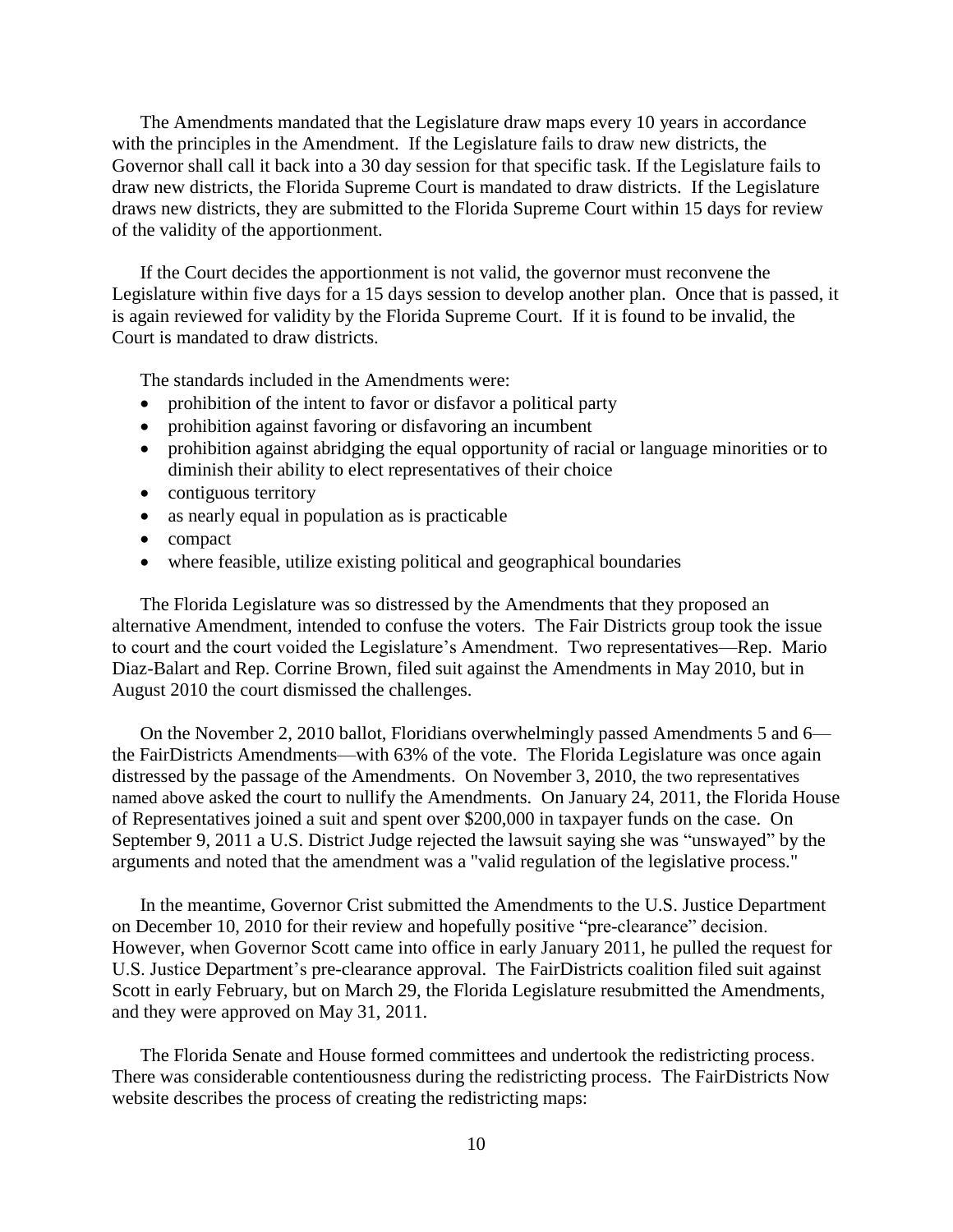- Once it was clear that the new rules for redistricting were here to stay, the Legislature hatched a plan to delay the maps and to make it look like they were complying while they ignored the will of the people and drew districts to favor themselves. They held a listening tour with 26 meetings all over the state. They asked citizens to come and tell them what sort of districts they wanted the Legislature to draw. Members of the FairDistricts coalition and scores of other citizens told the legislators: (1) we want you to follow the FairDistricts amendments, (2) we want you to speed up the map drawing process, and (3) we want you to show us your maps so we can have a reasonable opportunity to comment on them.
- But the Legislature did not speed up the process and did not produce any maps for citizen comment (and made no comment themselves) until months after the "listening tour" had concluded. And while making a show of complying with the amendments, the Tallahassee politicians did everything they could to avoid applying the FairDistricts rules.
- Finally, just before the Holidays in 2011, in Tallahassee, at their last committee meetings of the year, legislators revealed the maps they were advancing. And at the end of January 2012, they passed new maps for Congressional districts as well as state House and Senate districts.

The House and Senate maps were submitted to the Florida Supreme Court for an initial "facial" review. The Court upheld the Florida House of Representatives' map, but found that the Florida Senate maps had been drawn to favor incumbents—"was rife with improper intent" and ordered the Florida Legislature to redraw it. The Florida Senate map was redrawn, but according to FairDistricts, it does not fully comply with the FairDistricts Amendment. However, the map was used in the 2012 election.

The redrawn maps did not receive an automatic facial review in the Florida Supreme Court. Because the FairDistricts Coalition believes that maps do not comply with the FairDistricts reforms, it filed suit to challenge the Congressional map in a Tallahassee state trial court. However, the case was not heard in in time to change the map for the 2012 elections.

Various Court challenges by FairDistricts, League of Women Voters of Florida, and Florida Common Cause have continued. On July 10, 2014, a Florida judge threw out the state's 2012 Congressional redistricting plan. In the ruling, he found that [Republicans](http://ballotpedia.org/Republicans) "conspired to manipulate the boundaries to protect the party's majority in Washington and 'made a mockery' of the rules of transparency in the process." He also specifically ordered that two of the state's districts—[Florida's 5th Congressional District](http://ballotpedia.org/Florida%27s_5th_Congressional_District) and [Florida's 10th Congressional District—](http://ballotpedia.org/Florida%27s_10th_Congressional_District)should be redrawn as they violated a "FairDistricts Florida" standard approved by voters in 2010 to ban legislators from favoring or protecting incumbents.

Aaron Deslatte's article in the Orlando Sentinal, November 25, 2014, reveals some of what had occurred. "The Florida Supreme Court released thousands of pages of emails, testimony and sealed court records related to the GOP political consulting firm Data Targeting…" The records revealed "the lengths to which the political operatives went to influence the 2012 redistricting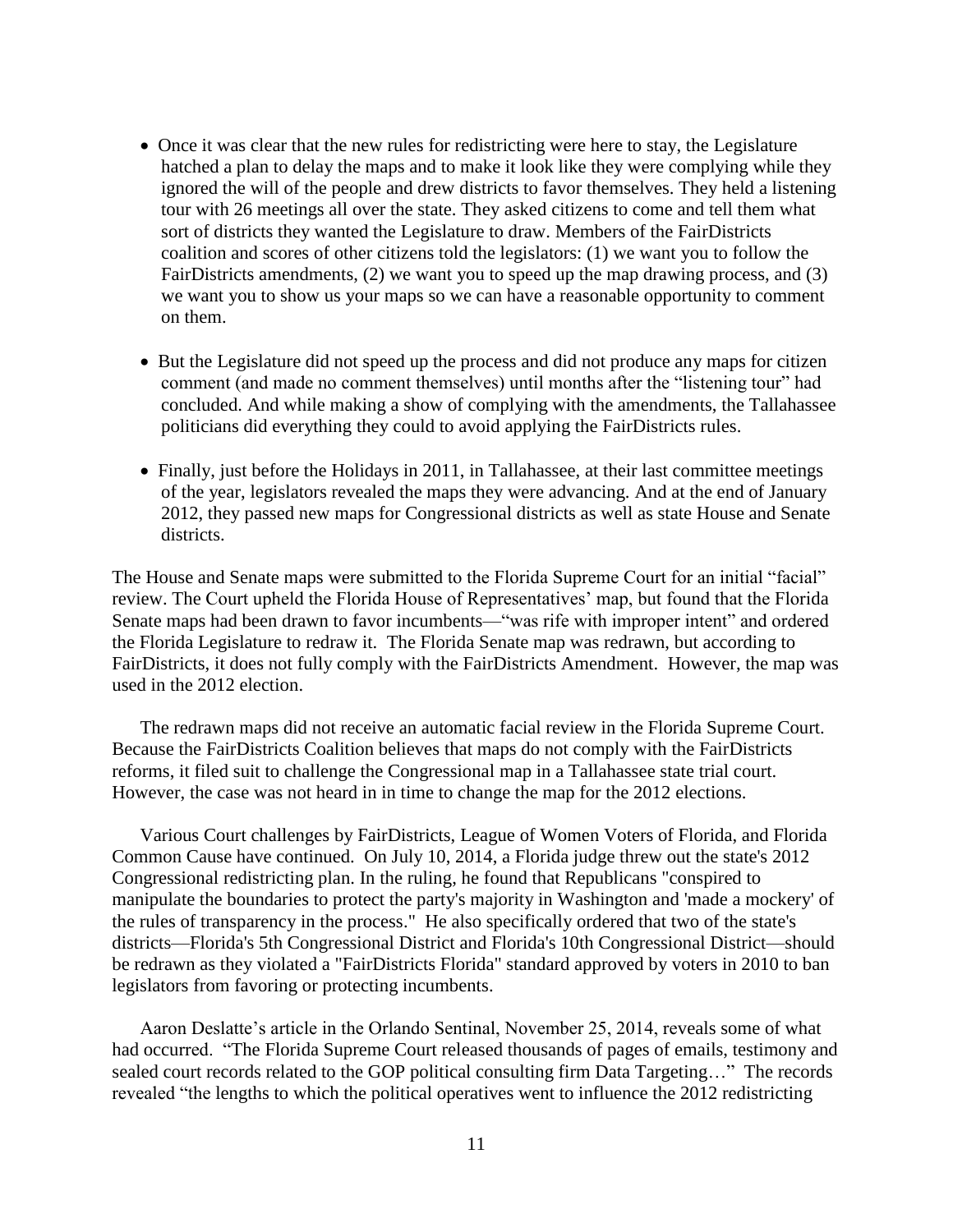process…" He concluded, "One of the biggest bombshells of the trial came courtesy of former Florida State University student Alex Posada—once praised by GOP lawmakers for maps he supposedly submitted to the Legislature in 2011—who said under oath he was asked to participate and did not draw any of the maps submitted under his name."

In June 2014, Leon County Circuit Judge Terry Lewis ruled the GOP had violated the 2010 Fair Districts reforms…and blasted Republican political operatives for waging a "secret, organized campaign to subvert the supposedly open and transparent redistricting process….They managed to taint the redistricting process and the resulting map with improper partisan intent…" They wrote scripts for people to use when testifying and submitted public maps through thirdparties.

Maps deemed acceptable by the Courts have still not been drawn by the Florida legislature. The WFTV 9 news, on November 10, 2014, noted, "The legal fight, which has already cost taxpayers more than \$6 million, will soon cost the state even more. Two key issues including the newly drawn congressional maps, as well as some of the secret documents used in the map drawing process, are now headed to the Florida Supreme Court."

### **LWVNE ANALYSIS**

The analysis of these four models leads to a number of conclusions. First is that none of the first three, that involve Commissions, exactly fit our State, since Nebraska has a nonpartisan unicameral legislature. It is possible, however, to adjust the mechanisms of creation of the Commissions to fit the Nebraska Legislature.

Second, the Arizona and Florida models have clearly created the most conflict and are still in court. One question is whether this is due to the personalities in leadership of the Legislatures in those two states or the models themselves. In Florida, the Legislature has been charged with continuing to draw the boundaries and is fighting the restrictions on that privilege created by the FairDistrict Amendments. In Arizona, the process worked relatively smoothly in 2001, but the districts drawn in 2011 seemed to create the conflict.

Third, there has not been significant conflict in either California, where the Legislature has an extremely limited role, nor in Iowa, where the districts are drawn by a nonpartisan state agency and then approved by the Legislature. The Iowa plan (often identified as the best redistricting process in the U.S.) maintains the role of the Legislature, that is, the legislature is responsible for approving one of the plans that has been created by the nonpartisan professional agency.

Fourth, it must be noted that the legitimacy of the California process could be affected by the U.S. Supreme Court's decision regarding the Arizona plan, namely, whether a Commission created by voter initiative can assume the redistricting responsibility, which the plaintiffs believe are reserved by the U.S. Constitution for the State Legislatures.

Fifth, according to Article III, Section 5, the Legislature is specifically charged with dividing the states into Legislative districts: "The Legislature shall by law determine the number of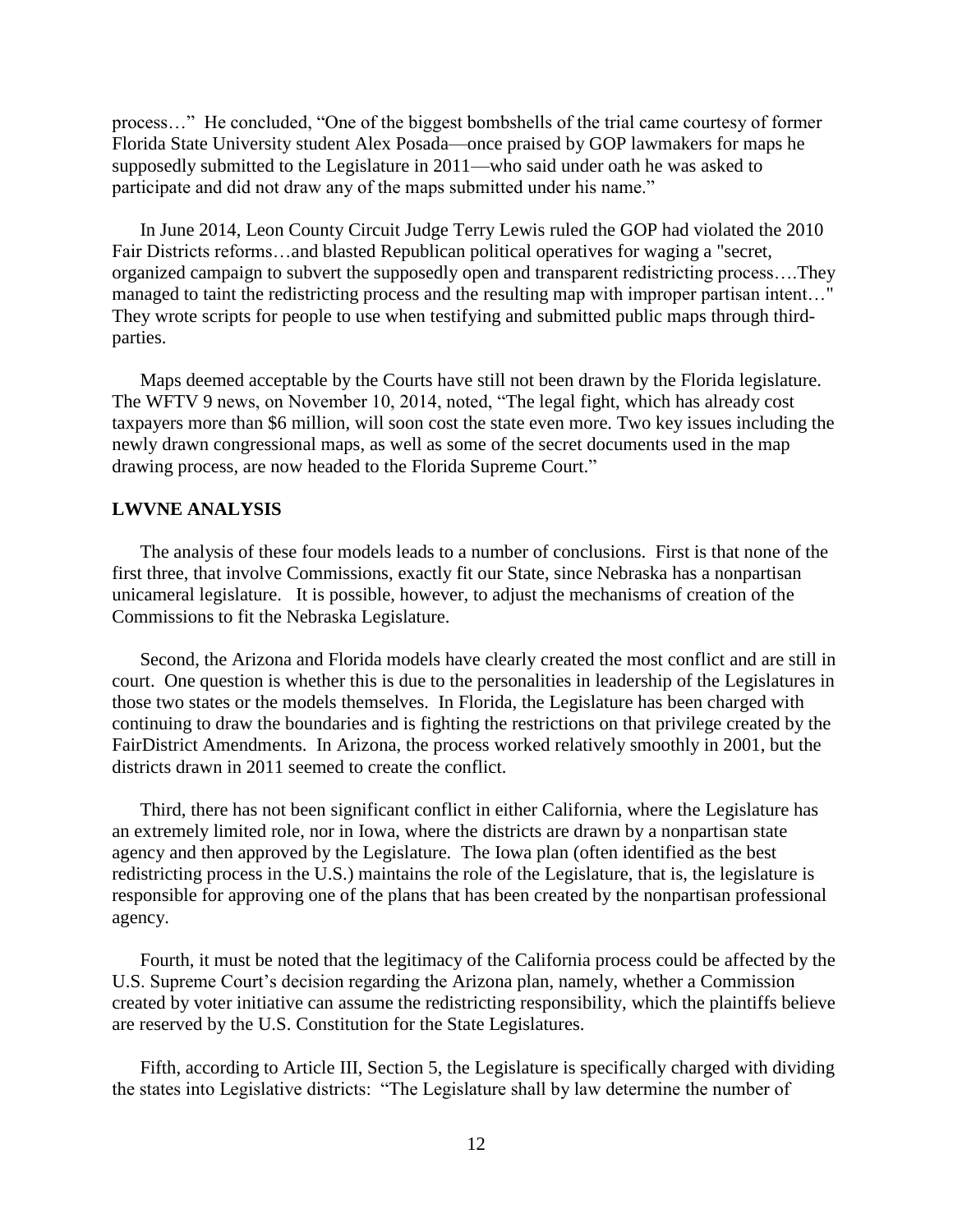members to be elected and divide the state into legislative districts." This statement, together with the Arizona court case, leads to the conclusion that the Iowa redistricting process is the best model for Nebraska. The Iowa model has the Legislature retain the ultimate responsibility for redistricting.

Sixth, one aspect of the Iowa process creates problems for Nebraska. The Nebraska Constitution provides that senators in office after redistricting are allowed to remain in office for the remainder of their terms, and that the redistricting law shall, where necessary, specify the new district they will represent for the remainder of their term: "When the Legislature is redistricted, the members elected prior to the redistricting shall continue in office, and the law providing for such redistricting shall where necessary specify the newly established district which they shall represent for the balance of their term" (Article III, Section 7). Since using addresses of incumbents would make it virtually impossible to draw sound districts, either (a) Nebraska's redistricting law would need to provide for situations in which incumbents no longer resided in their districts or (b) an amendment to the Nebraska Constitution would need to be passed prior to or in connection with the new plan.

Seventh, the Iowa Constitution includes a provision (Article III, Section 35), added in 1968, that in the event that the Iowa Legislature fails to pass a new apportionment law prior to September 15 of each year following the U.S. decennial census, the Iowa Supreme Court "shall cause the state to be apportioned into senatorial and representative districts to comply with the requirements of the constitution prior to December 31 of such year." It also provides, "The reapportioning authority shall, where necessary in establishing senatorial districts, shorten the term of any senator prior to completion of the term." The Nebraska Constitution has no such provision. Thus this provision may need to be added to the Nebraska Constitution either prior to or in connection with a new plan.

On the other hand, such an amendment to the Nebraska Constitution may not be necessary. Iowa has never needed to use this provision. In 1981, the third plans were passed—without any amendments. In 1991 and 2011, the first plans submitted were passed. In 2001, the second plans submitted were passed. Since Nebraska is much more similar to Iowa than to California, Arizona, or Florida, a provision for the State Supreme Court to assure responsibility if the Legislature cannot agree on redistricting plans may well be unnecessary.

### **RECOMMENDATIONS**

**REDISTRICTING:** The League of Women Voters of Nebraska has found that redistricting is an exceptionally important issue for good government, and is a complex issue. The LWVNE supports creating a redistricting process that is fair and unbiased. –Adopted 2015.

Specifically, the League supports:

1) A redistricting process that is either patterned after the Iowa model (with the Legislative Research Office preparing the maps without Legislative input) or creates a nonpartisan Citizen Redistricting Commission (composed of an equal number of Republicans and